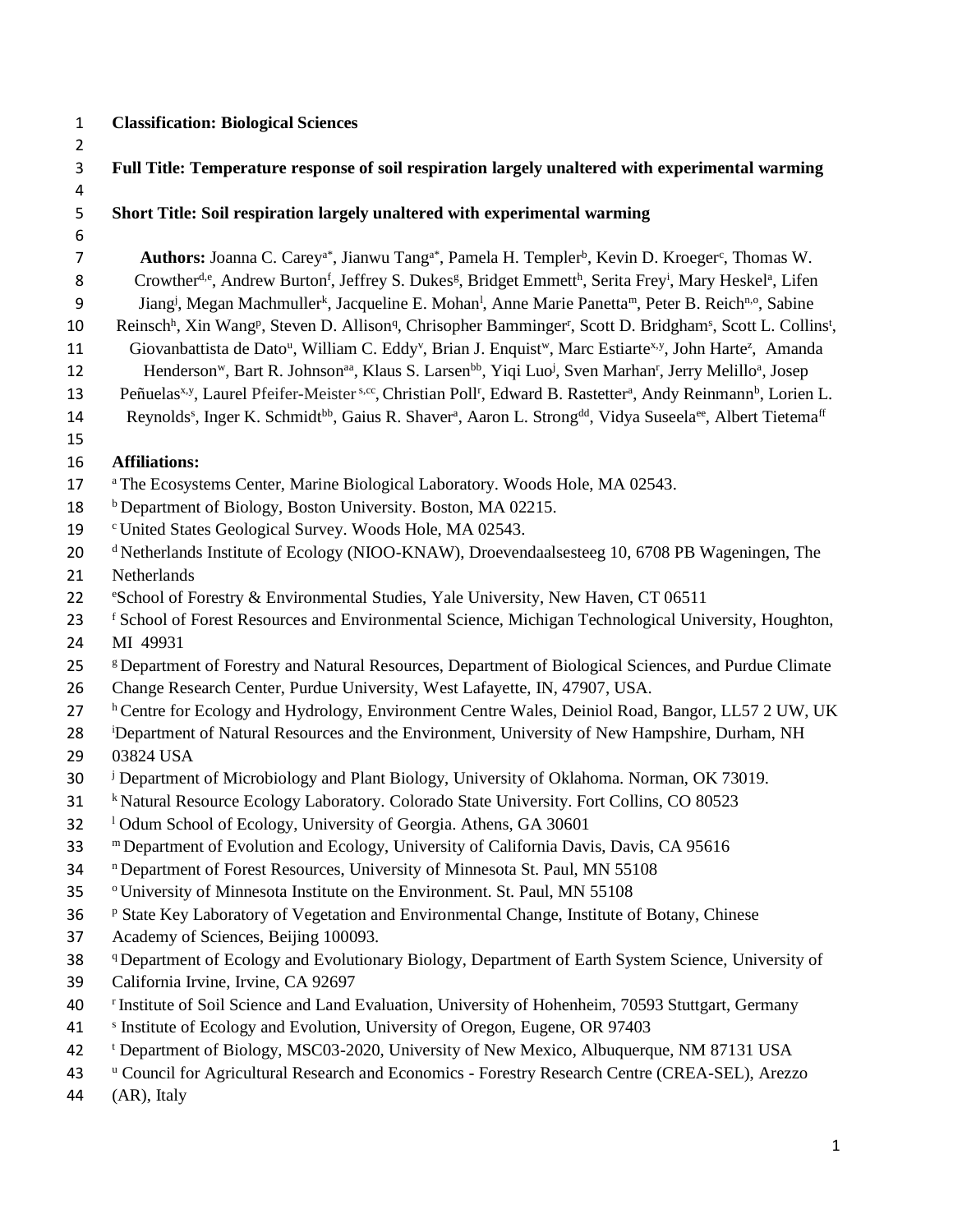| 45       | <sup>v</sup> Department of Ecology, Evolution, and Behavior, University of Minnesota St. Paul, MN 55108       |
|----------|---------------------------------------------------------------------------------------------------------------|
| 46       | "Department of Ecology and Evolutionary Biology, University of Arizona. Tucson, Arizona                       |
| 47       | <sup>x</sup> CSIC, Global Ecology Unit CREAF-CSIC-UAB, Cerdanyola del Vallès, 08193 Catalonia, Spain.         |
| 48       | <sup>y</sup> CREAF, Cerdanyola del Vallès, 08193 Catalonia, Spain                                             |
| 49       | <sup>z</sup> Energy and Resources Group and Department of Environmental Science, Policy and Management,       |
| 50       | University of California, Berkeley, CA 94720                                                                  |
| 51       | aa Department of Landscape Architecture, University of Oregon, Eugene, OR 97403                               |
| 52       | bb Department of Geosciences and Natural Resource Management, University of Copenhagen,                       |
| 53       | Rolighedsvej 23, DK-1958 Frederiksberg, Denmark                                                               |
| 54       | <sup>cc</sup> Environmental Science Institute, University of Oregon, Eugene, OR 97403                         |
| 55<br>56 | dd Emmett Interdisciplinary Program in Environment and Resources, Stanford University, Stanford, CA<br>94305  |
| 57       | e Department of Agricultural & Environmental Sciences, Clemson University. Clemson, SC 29634                  |
| 58       | <sup>ff</sup> Institute for Biodiversity and Ecosystem Dynamics, University of Amsterdam, P.O.Box 94240, 1090 |
| 59       | GE Amsterdam, Netherland                                                                                      |
| 60       |                                                                                                               |
| 61       | *Correspondence authors: jcarey@mbl.edu, jtang@mbl.edu                                                        |
| 62       |                                                                                                               |
| 63       | Keywords: soil respiration, experimental warming, climate change, temperature sensitivity, temperature        |
| 64       | response                                                                                                      |
| 65       |                                                                                                               |
| 66       | Abstract:                                                                                                     |
| 67       | The respiratory release of carbon dioxide $(CO2)$ from soil is a major and yet, poorly understood flux in the |
| 68       | global carbon cycle. Climatic warming is hypothesized to increase rates of soil respiration, potentially      |
| 69       | fueling further increases in global temperatures. However, despite considerable scientific attention in       |
| 70       | recent decades, the overall response of soil respiration to anticipated climatic warming remains unclear.     |
| 71       | We synthesize the largest global dataset to date of soil respiration, moisture, and temperature               |
| 72       | measurements, totaling >3800 observations representing 27 temperature manipulation studies, spanning          |
| 73       | nine biomes and over two decades of warming. Our analysis reveals no differences in the temperature           |
| 74       | sensitivity of soil respiration between control and warmed plots in all biomes, with the exception of         |
|          |                                                                                                               |
| 75       | deserts and boreal forests. Thus, our data provide limited evidence of acclimation of soil respiration to     |

- studies. Moreover, across all non-desert biomes, respiration rates with and without experimental warming
- 78 follow a Gaussian response, increasing with soil temperature up to a threshold of  $\sim$ 25°C, above which,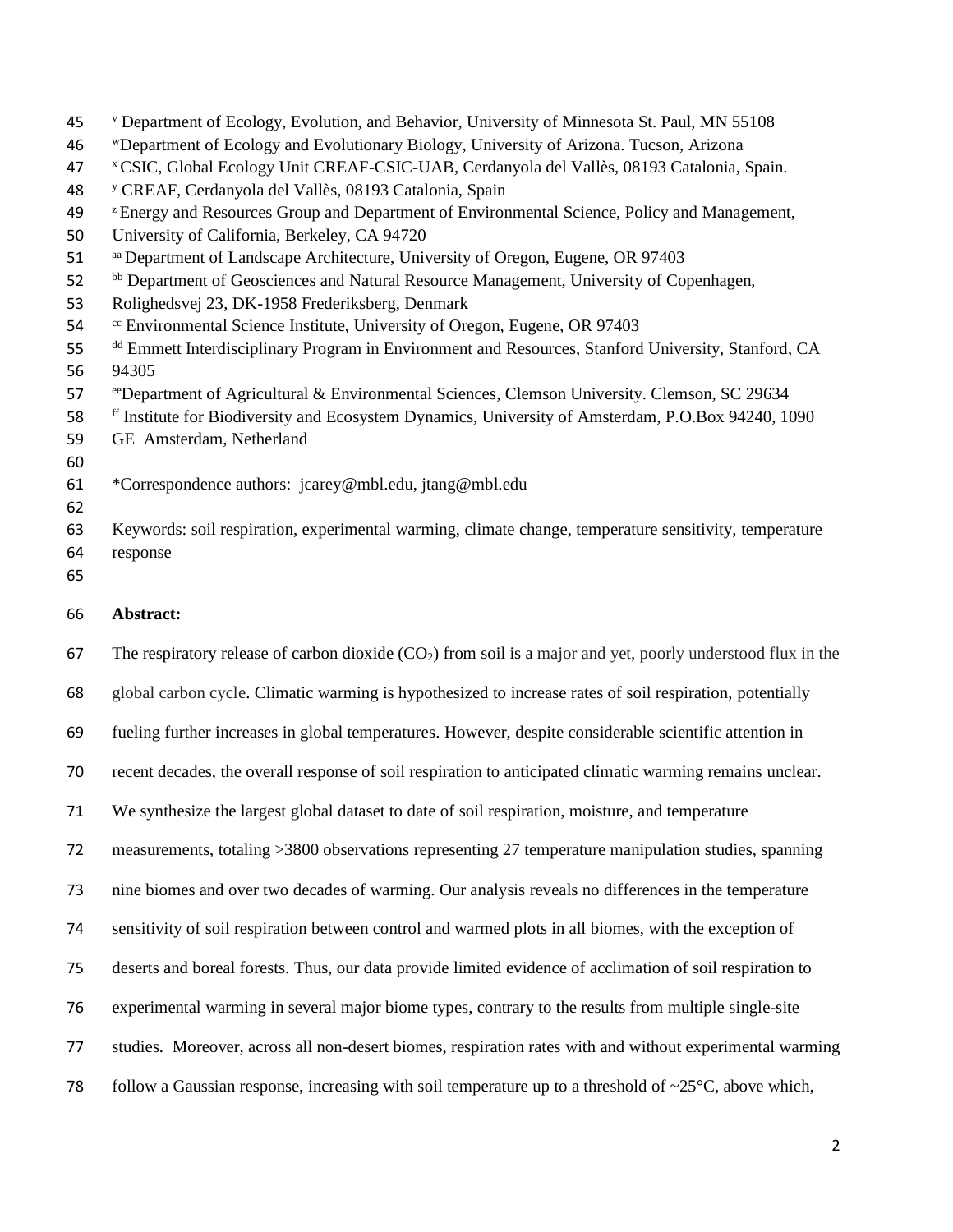respiration rates decrease with further increases in temperature. This consistent decrease in temperature sensitivity at higher temperatures demonstrates that rising global temperatures may result in regionally variable responses in soil respiration, with colder climates being considerably more responsive to increased ambient temperatures compared to warmer regions. Our analysis adds a unique cross-biome perspective on the temperature response of soil respiration, information critical to improving our mechanistic understanding of how soil carbon dynamics change with climatic warming.

 **Significance Statement:** One of the greatest challenges in projecting future shifts in the global climate is to understand how soil respiration rates will change with warming. Multiple experimental warming studies have been conducted to explore this response, but no consensus has been reached. Based on a global synthesis of 27 experimental warming studies spanning nine biomes, we find that although warming increases soil respiration rates, there is limited evidence for a shifting respiration response with experimental warming. We also note a universal decline in the temperature sensitivity of respiration at 92 soil temperatures >25°C. Together, our data indicate that future respiration rates will often follow the current temperature response function, but higher latitudes will be more responsive to warmer temperatures.

**Text:**

**\body**

98 Compared to anthropogenic emissions, roughly nine times more carbon dioxide (CO<sub>2</sub>) is released from soils to the atmosphere via soil respiration on an annual basis (1). Both plant root respiration and microbial respiration during the decomposition of organic matter contribute to this efflux of carbon (C) from soils, cumulatively estimated at  $\sim 90 \text{ Pg C yr}^1(2)$ . Rising temperatures are expected to stimulate soil respiration (3), both by accelerating rates of C cycling via autotrophic respiration and by providing a potentially powerful positive feedback to climatic warming via heterotrophic decomposition of organic matter. However, due to a suite of factors beyond temperature that control soil respiration rates (e.g., soil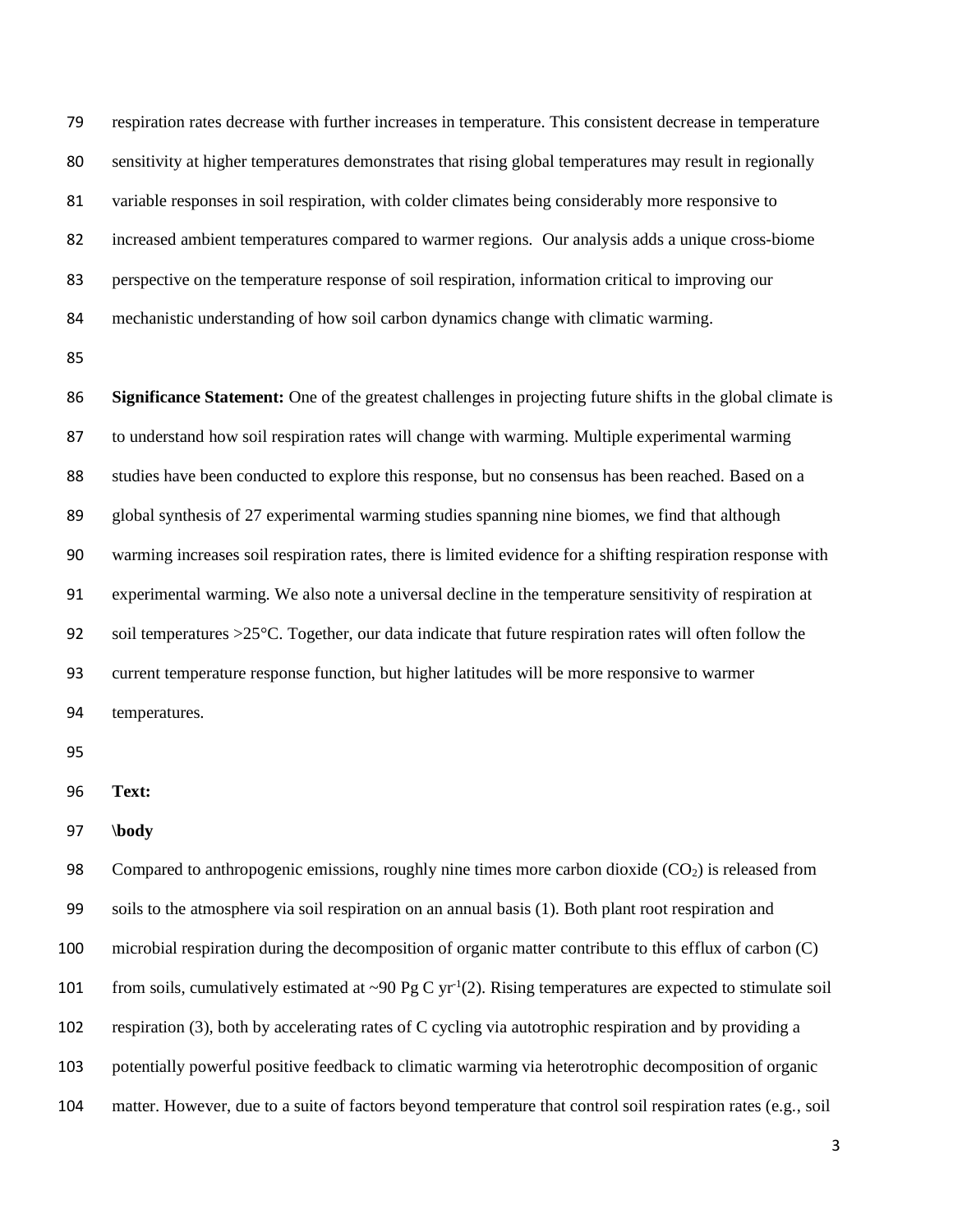moisture, C substrate quality and quantity, nutrient availability), the interaction between temperature and respiration remains uncertain (3–5). As such, soil respiration is a major and poorly understood flux in the global C cycle.

 Experimental warming of soils is one approach used to understand the complex relationship between respiration and temperature, as it allows scientists to separate the effects of warming from confounding environmental variation (e.g., soil type, plant species composition). Results of experimental studies reveal a range of responses of soil respiration to warming, with few unifying trends observed across biomes (6– 8). Although warming has been shown to stimulate soil respiration within many sites, several studies show neutral, or even negative responses to warming, often attributed to moisture limitation (9, 10), shifts in microbial physiological response or composition (11–13), or depletion of labile C pools (14–17). As such, multiple single-site analyses find evidence of acclimation (sometimes termed thermal adaptation) of soil respiration to experimental warming (10–14, 16, 17), although others report no evidence for such shifts in respiration response over time (18–20). Moreover, the response of soil respiration to temperature is not consistent across all temperature ranges, as the temperature sensitivity of respiration typically decreases under warmer conditions (21, 22). As a result, the interaction between soil respiration and climate warming remains one of the greatest sources of uncertainty in climate projections, despite being an important boundary condition in current Earth system models (ESMs) (4, 23, 24).

 Current understanding of how soil respiration responds to experimental warming stems from single-site warming experiments, or traditional meta-analyses based on average or cumulative soil respiration values in control versus warmed plots. To date, no cross-biome synthesis efforts of experimental warming have evaluated how temperature and moisture interact at high temporal frequencies to determine rates of soil respiration. Therefore, the goals of this study were to: (*i*) synthesize the results of experimental warming studies to understand how the temperature response function of soil respiration changes with experimental warming treatments across biomes, with respect to both warming duration and seasonality; (*ii*) investigate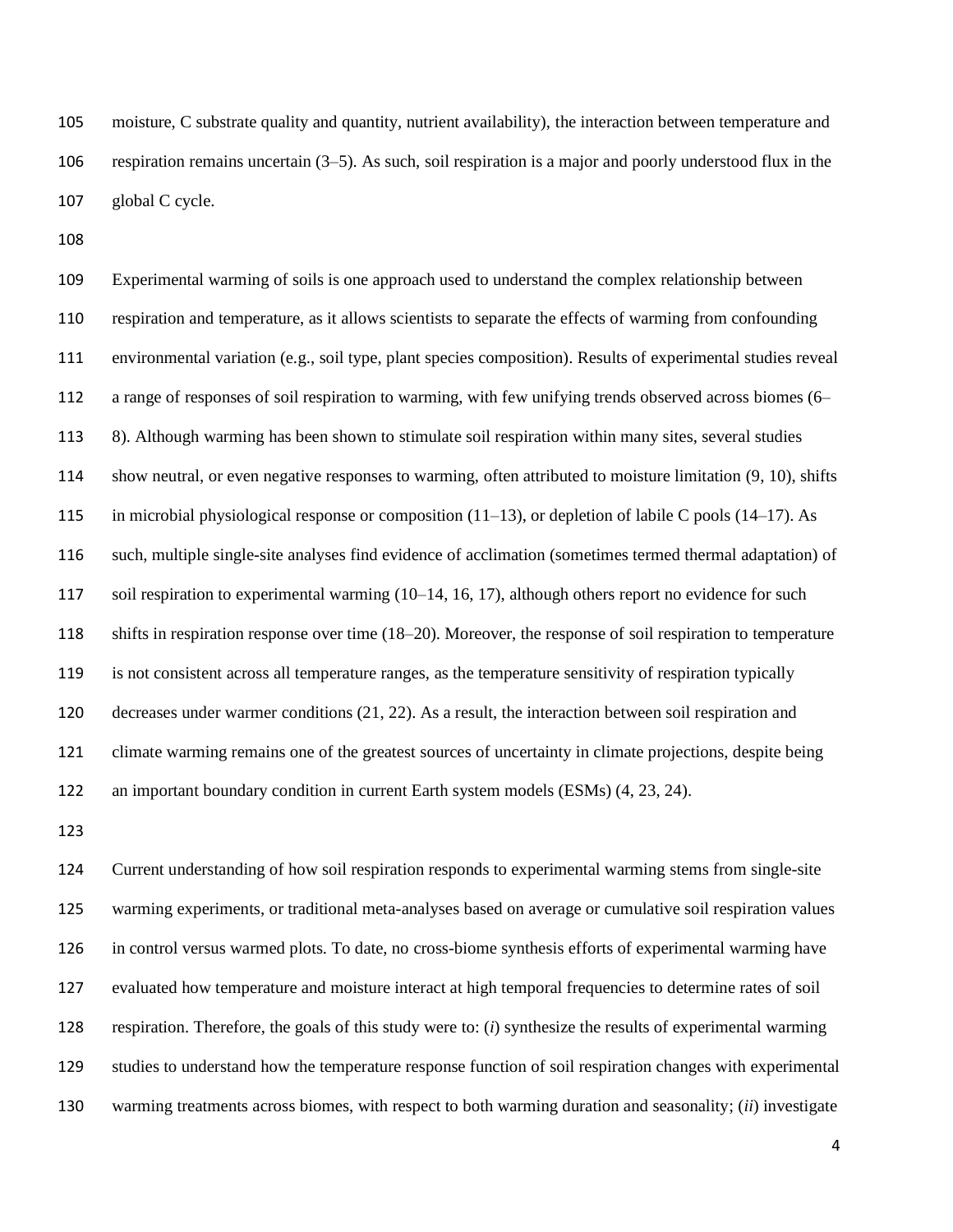the role of soil moisture in driving these responses; and (iii) examine whether a uniform model exists that can describe the response of soil respiration to temperature across all biomes. To do this, we generated an unprecedented global dataset of >3800 observations of instantaneous soil respiration, soil temperature, and soil moisture based on data from 27 individual warming experiments spanning nine biomes and up to 22 years of experimental warming. Our analysis is unique among soil respiration synthesis efforts focused on warming experiments, in that we used instantaneous observations (i.e., plot-scale measurements of soil respiration averaged from individual sampling events) rather than annual or monthly averaged values to evaluate the temperature response function of soil respiration and the interaction with soil moisture at the global scale.

### **Results and Discussion**

*Evaluating Differences in Temperature Response Function with Experimental Warming*

 We first sought to determine whether respiration responses from experimentally warmed plots paralleled those of control plots over the seasonal range of temperature variation at the biome scale. After evaluating multiple functional forms, we used a log-quadratic temperature response function, as this was the best supported model for most biomes (Table S3):

148 (1) 
$$
\ln(R) = \gamma_0 + \gamma_1 T + \gamma_2 T^2
$$

150 where *R* is soil respiration (µmol C m<sup>2</sup> s<sup>-1</sup>) and *T* is soil temperature (°C). Using this basic model, we included warming treatment as an interaction term in order to evaluate differences in the temperature response between warmed versus control plots (Table 1). We used this log-quadratic model for all biomes (Model d in Table S3), except the boreal forest and northern shrublands, where a log-linear model (ln(R) 154 =  $\gamma_0$  +  $\gamma_1$ T) was the better fit when including the warming treatment interaction term (Model c in Table S3). We evaluated two specific features of the temperature response function: (*i*) the temperature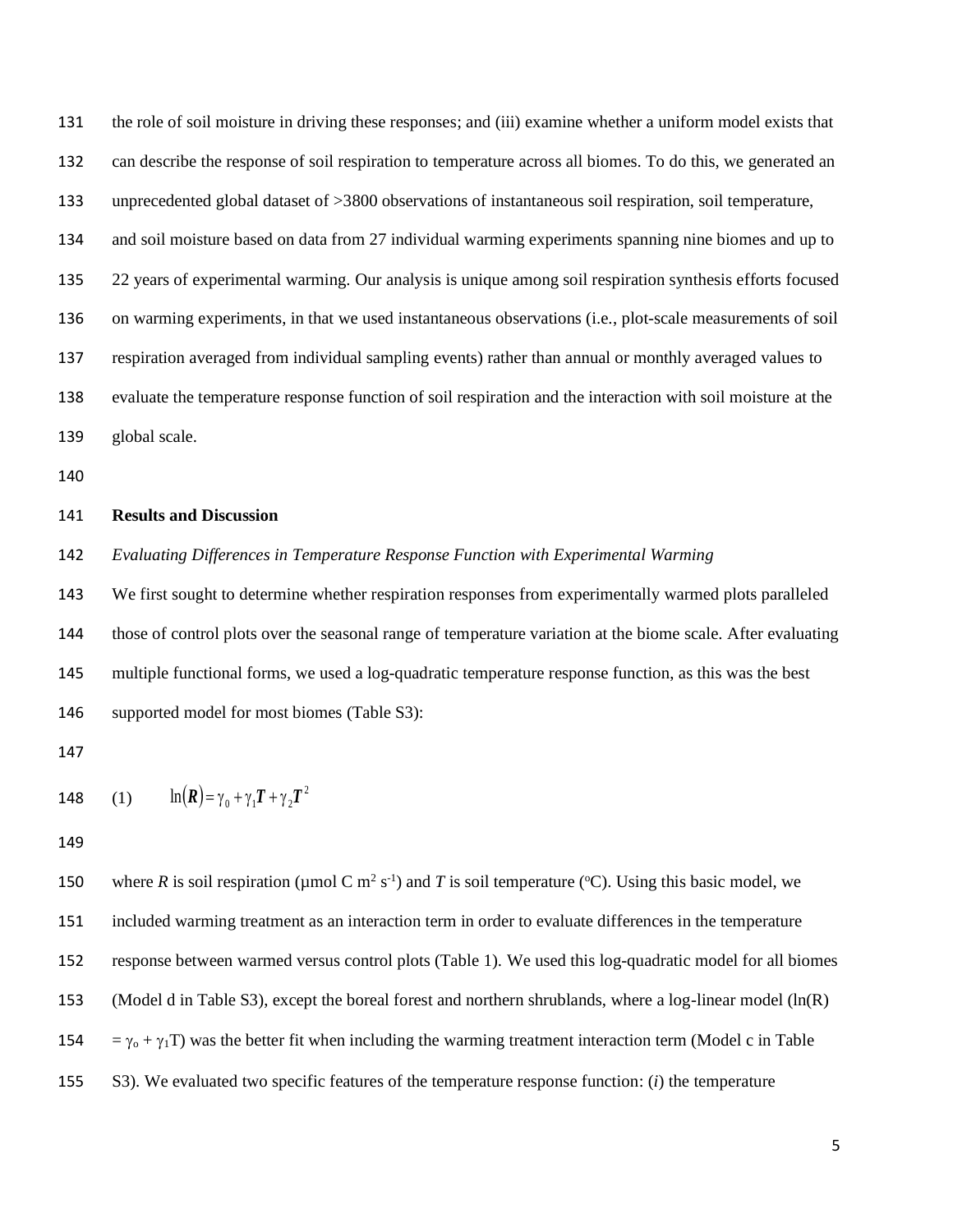156 sensitivity (i.e., the shape of the curve denoted by the first derivative of Eq. 1:  $\equiv d \ln(R)/dT$ , Table 1) 157 and *(ii)* the magnitude of the respiration response when  $T = 0$  (i.e., the y-intercept of Eq. 1:  $\gamma_0$ , Table 1). 

 Including data from all warming durations and seasons, we observed no significant differences in the temperature sensitivity of soil respiration between warmed or control treatments within each individual biome, with the exception of boreal forest and desert (Table 1, Fig. 1). In the boreal forest and desert biomes, where significant differences in the temperature sensitivities between warmed versus control plots were observed, trends between treatments were not consistent; compared to control plots, warmed plots in the boreal forest had consistently lower temperature sensitivity, while in the desert warmed plots had slightly higher temperature sensitivity at temperatures <24°C, but lower sensitivity at temperatures  $>24^{\circ}$ C (SI Appendix, Fig. S1, Fig. 2).

 The lack of difference in the temperature sensitivity of respiration between control and warmed plots in all biomes except the desert and boreal forests cannot be attributed to an insufficient magnitude of warming. Across our studies, the desert plots were subjected to a relatively small degree of warming (0.34 °C on average), but showed the largest differences in sensitivity between treatments. By contrast, grasslands experienced larger amounts of experimental warming (1.9°C on average) (Table S1), but did not display altered sensitivity between treatments.

 In addition to evaluating changes in the temperature sensitivities with respiration, (i.e., the shape of the 176 temperature response function denoted by  $\gamma_1$  and  $\gamma_2$  in Table 1), we also evaluated differences in the 177 magnitude of respiration rates between treatments (denoted by the y-intercept,  $\gamma_0$ , in Table 1). The desert was the only biome to display a significantly different y-intercept between warmed versus control plots, with warmed plots having a lower y-intercept than control plots. Thus, compared to desert control plots, 180 warmed plots emitted less  $CO<sub>2</sub>$  at a given temperature, despite being generally more sensitive to changes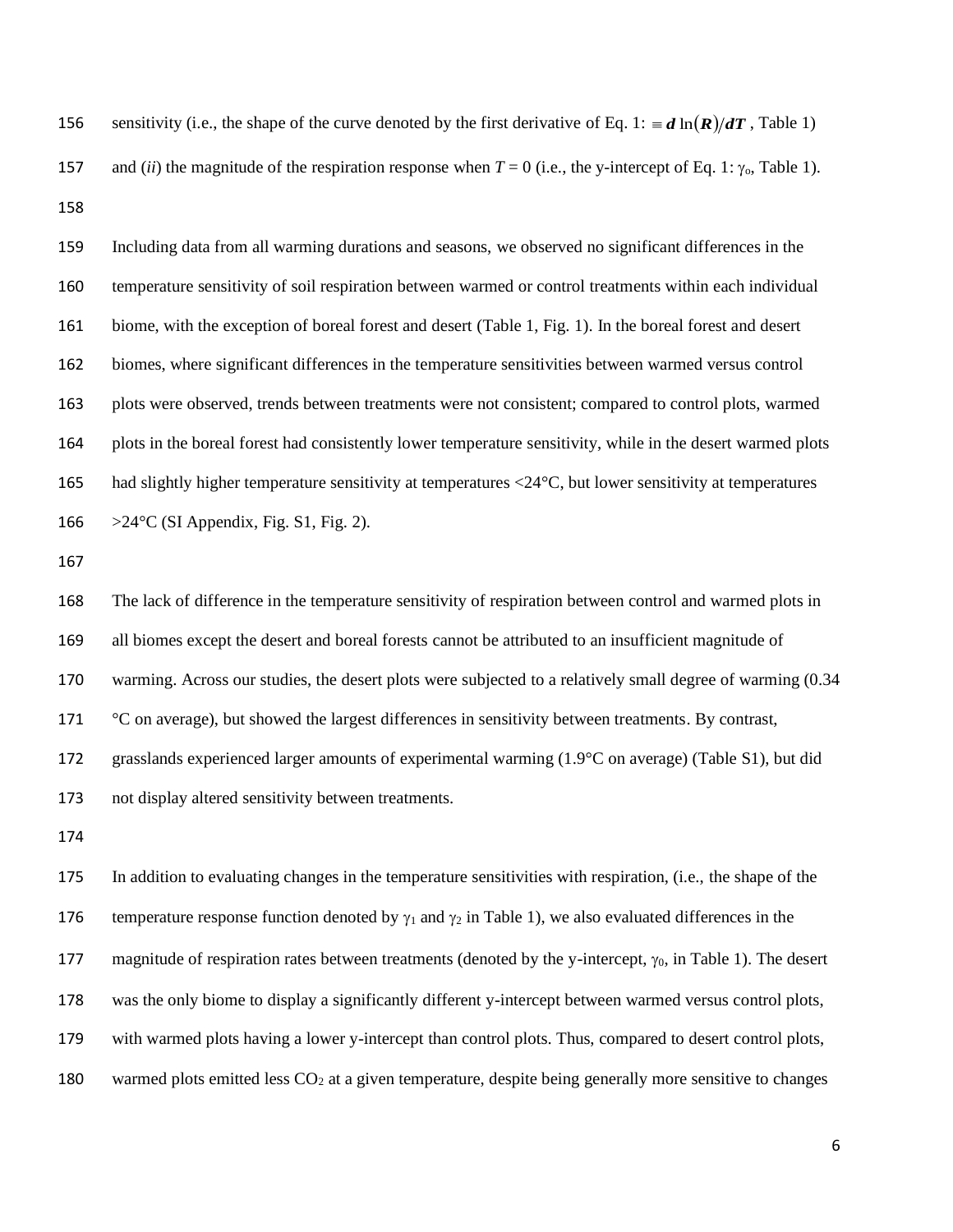in soil temperature (Fig. 2C). Similar to the desert, temperate forests showed a marginally significant 182 ( $p=0.06$ ) trend of emitting less  $CO<sub>2</sub>$  from warmed plots compared to control plots at a given temperature  $(y_0$  in Table 1, Fig. 2D). Therefore, although the shapes of the temperature response functions with and without experimental warming were similar in temperate forests, the magnitude of respiration from warmed plots was typically lower than from control plots. In turn, despite little difference in temperature sensitivities between treatments, the reduced fluxes from warmed plots provide evidence of acclimation to experimental warming in the temperate forest.

 The lack of difference in temperature response between warmed and control plots in most biomes persists regardless of warming duration or season. For example, by partitioning the observations into categories of warming duration (<2, 2-5, 5-10, and >10 years) and season (growing, non-growing, and shoulder) and running the model described by Eq. 1, we continued to find no differences in the temperature response function between warmed and control plots, except in the boreal forest and desert. We then ran two additional multivariate regression models that added duration or season as predictors of soil respiration with interactions with warming treatment to our temperature response functions (Table S3). Here we found similar outcomes, with significant interactions between season and warming treatment observed only in the boreal forest and desert. Significant interactions between duration and warming treatment were also observed in the boreal forest and desert, in addition to the temperate forest and northern shrubland. Thus, over time respiration from warmed plots appears to respond differently to temperature compared to respiration from control plots in these four biomes (see SI Appendix).

 Together, our results show a similar temperature response of soil respiration from warmed and control plots across several major biome types, providing limited support of acclimation with experimental warming at the biome scale, across seasons and often independent of warming duration. However, the pronounced difference in the temperature response of respiration between treatments in the boreal forest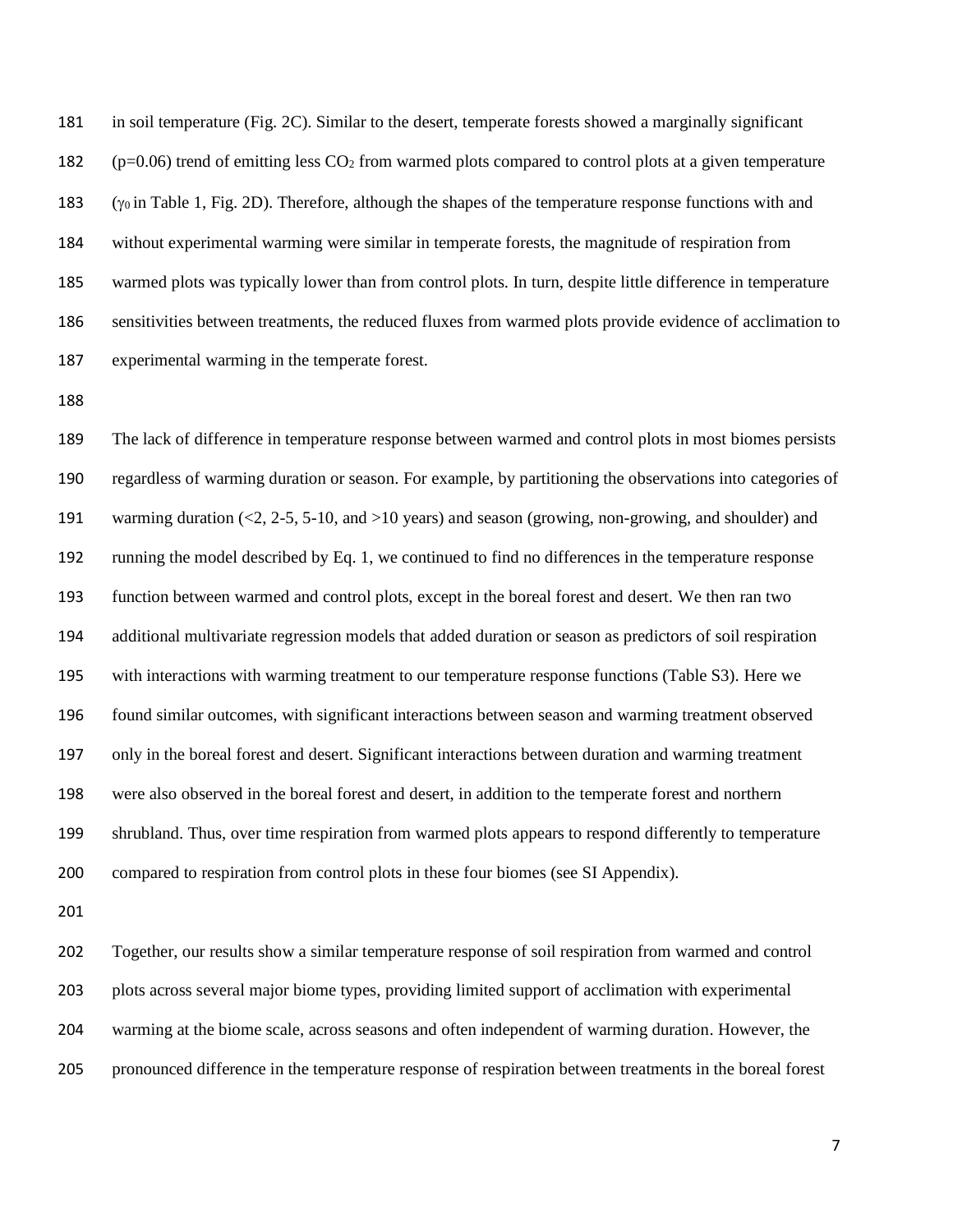and desert ecosystems suggests that acclimation of soil communities to warmer conditions is likely to have greater consequences for soil C dynamics in these biomes.

### *Changes in Soil Moisture with Experimental Warming*

 Reductions in soil moisture that accompany experimental warming can influence the soil respiration response to elevated temperatures (25, 26). Using log response ratios as our index of effect size, we found 212 that soil moisture was significantly  $(p<0.05)$  reduced in warmed plots across all sites, with the magnitude 213 of this soil drying being weakly correlated to the amount of soil warming at each site ( $p=0.08$ ;  $r = -0.32$ ; SI Appendix, Fig. S2A). In situations of severe soil drying, we found evidence that soil respiration becomes limited by moisture, which in turn changes the respiration-temperature relationship. For example, not only are the lowest moisture quartiles typically associated with a depressed temperature 217 response function (Fig. S3,  $\gamma_0$ ,  $\gamma_1$ ,  $\gamma_2$  in Table S4), but the magnitude of the respiration response to 218 warming decreased linearly with the degree of soil drying across our entire dataset (p<0.05, Fig. 3). In fact, when moisture of warmed plots dropped by at least 30% relative to control plots, respiration rates were actually lower from warmed plots, despite experiencing higher soil temperatures (Fig. 3; see SI Appendix).

#### *A Universal Decline in Temperature Sensitivity at Seasonally Elevated Temperatures*

 Our dataset of instantaneous soil respiration and temperature measurements allowed us to evaluate the temperature response function of soil respiration across biomes. We observed a similar Gaussian response pattern (expressed as a log-quadratic function, Eq. 1) in the soil respiration response across temperature 227 gradients in most non-desert biomes, with respiration rates increasing with temperature up to  $\sim$ 25 $\degree$ C (23-228 34°C, depending on the biome), above which respiration rates level off and decrease (Table 1, Fig. 1, Fig. S4). This common functional form applies to all the non-desert biomes that reach temperatures above 25°C (thus, excluding boreal forests and northern shrublands), despite variation in temperature response function parameters among biomes (Table 1, Fig. S4). Low soil moisture at high temperatures partially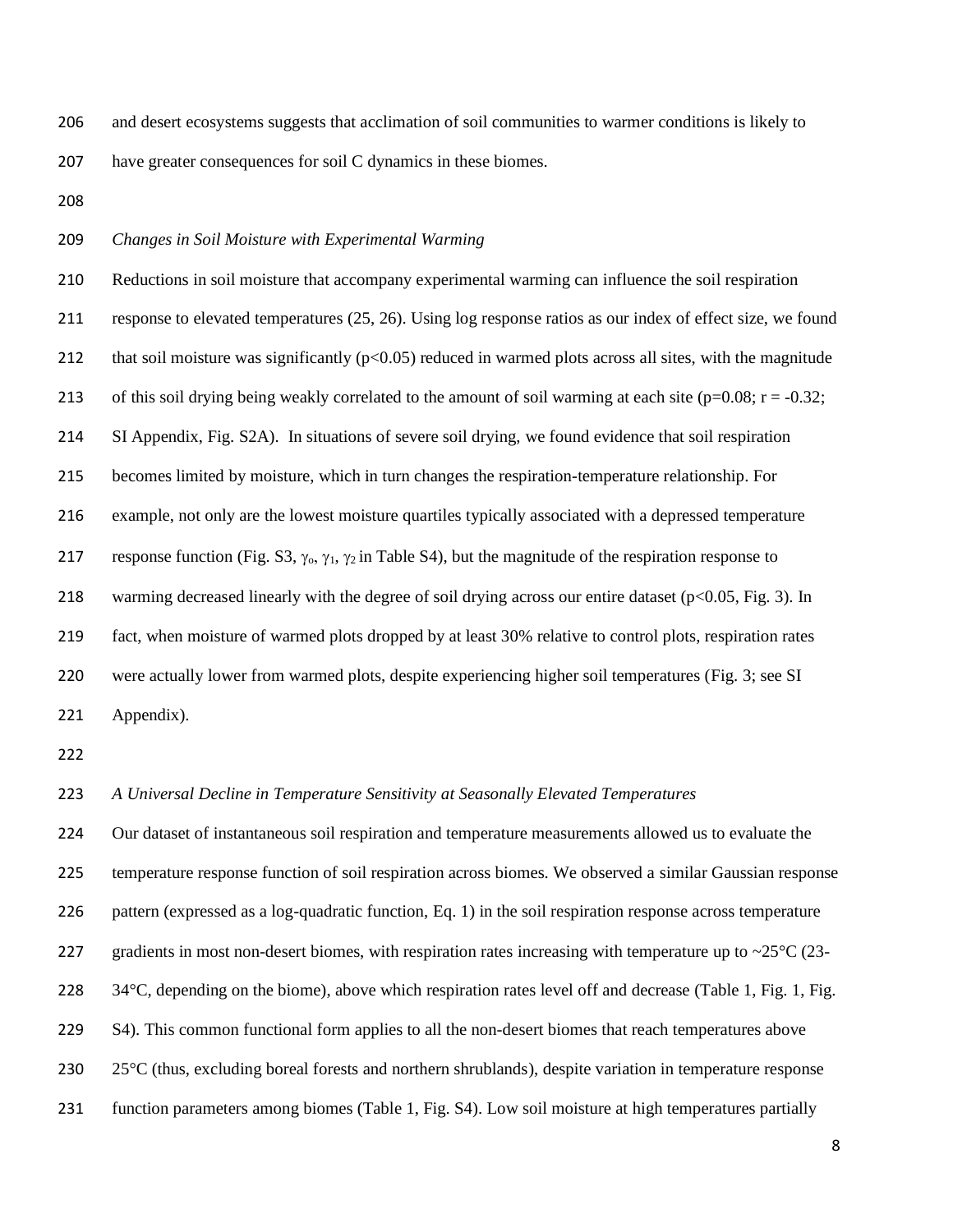explains this decreasing sensitivity at elevated temperatures (Fig. S3). Nevertheless, respiration rates continue to reach a plateau or even slightly decrease at elevated soil temperatures, even under the wettest conditions in most biomes (Fig. S3, Table S4). In turn, we hypothesize that decreased autotrophic demand for ATP and enzyme capacity (27), in addition to microbial enzymatic activities reaching their physiological thermal limit (13, 28), play important roles in the reduced temperature sensitivity under warmer conditions. The desert was again unique among biomes in that control plots did not display decreased sensitivity at such high temperatures, and warmed plots displayed dramatically higher 239 temperature threshold for reduced respiration  $(55^{\circ}C)$  (Table 1, Fig. 1). The fundamentally different response of soil respiration to temperature in deserts could be due to several factors, namely higher respiration temperature optima and maxima of plant and microbial communities in the desert compared to other ecosystems (28), or the importance of abiotic (i.e., UV-driven) decomposition as a major component of litter decomposition in deserts (29).

### *Regionally Variable Response to Global Change*

246 The reversal in the direction of the temperature response at temperatures greater than  $\sim$ 25 $\degree$ C observed in most non-desert biomes suggests that warmer global temperatures will result in regionally variable responses in soil respiration rates, as different regions occupy different positions on the shared temperature-response function. Compared to lower latitudes, higher latitude sites more often experience soil temperatures <25°C, where the relationship between soil respiration and temperature is nearly exponential. As such, our data indicate that higher latitude sites will be more responsive to increased ambient temperatures compared to warmer regions that more frequently experience soil temperatures  $>25^{\circ}$ C. Our results also support the idea that models of soil respiration based on fixed parameters (e.g., 254 fixed  $Q_{10}$  in an exponential function) are inadequate for describing the respiration response across the full temperature range (4, 21, 22). Without accounting for reduced temperature sensitivity at elevated temperatures, ESMs will likely over-estimate soil respiration rates in response to climate warming, particularly from lower latitude regions.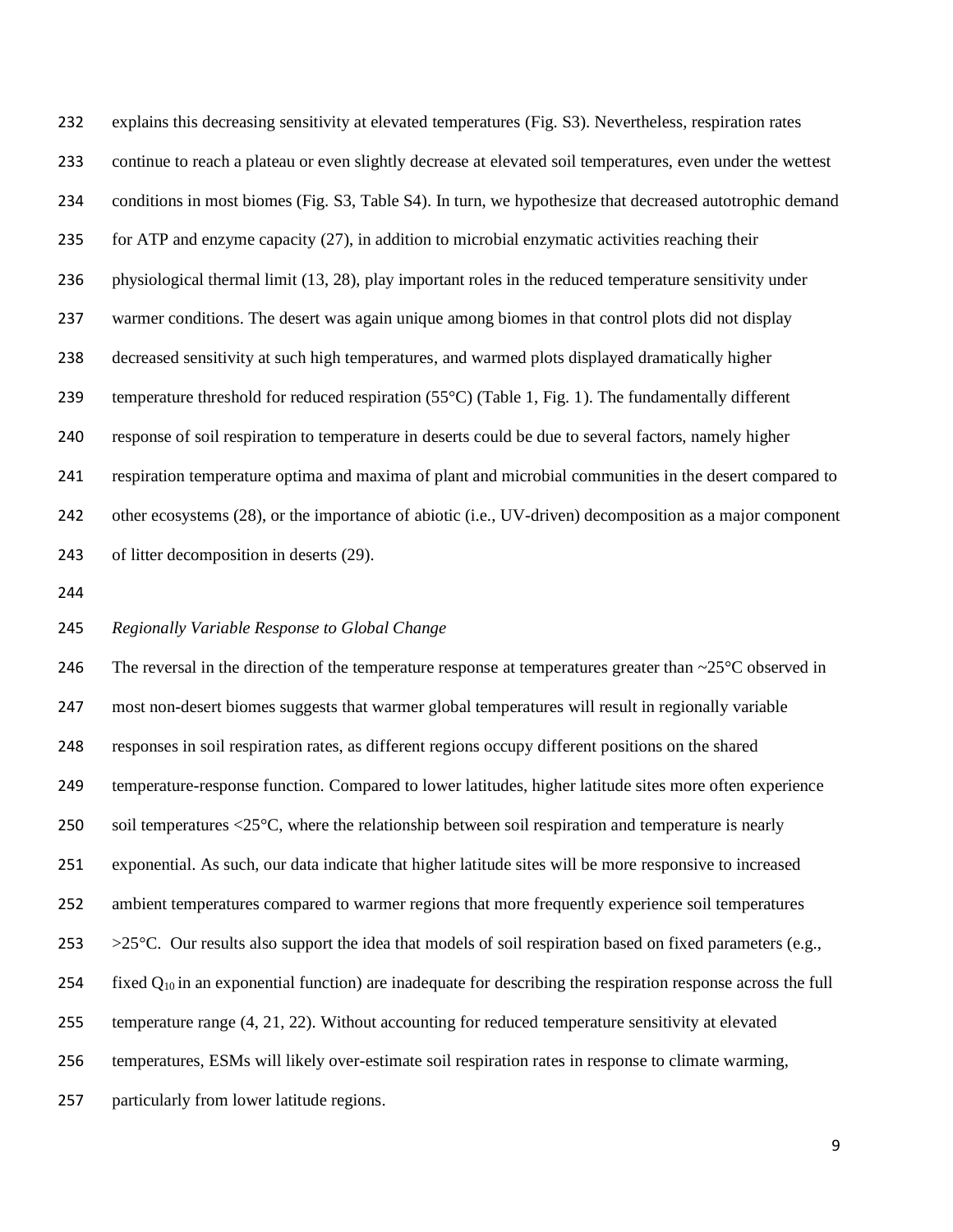# *Limited Evidence of Acclimation of Soil Respiration to Experimental Warming* Acclimation of soil respiration to soil warming can manifest itself in different ways, both via changing the shape of the temperature response curve (i.e., temperature sensitivity) and position of the curve on the y- axis (i.e., y-intercept). Our analyses addressed both of these factors, finding evidence of shifting sensitivities only in the desert and boreal forest biomes, and lower fluxes at a given temperature (i.e., y-264 intercepts) from warmed plots in the desert  $(p<0.01)$  and temperate forest  $(p=0.06)$  biomes. Such reduced fluxes from warmed plots in the desert and temperate forests could be a consequence of soil drying, as desert and temperate forest warmed plots had less soil moisture than control plots (3% and 13% difference in soil moisture between warmed and control plots in desert and temperate forests, respectively). However, reduced C substrate supply (14) and microbial acclimation (11, 13) could be factors contributing to reduced fluxes at a given temperature in these biomes. The lack of difference in the respiration temperature response functions that we observe between warmed versus control treatments within most biomes highlights a commonality among treatments often not observed in single-site studies (10–14, 16, 17). This finding suggests that, in many regions of the globe, simply measuring ambient respiration rates across a seasonal temperature gradient within a site will yield a similar temperature response to measurements made in a soil warming experiment (Fig. 2A). That is, seasonally-driven soil respiration-temperature response curves appear to be largely adequate at predicting 277 how future warming will alter fluxes of  $CO<sub>2</sub>$  from soils to the atmosphere. Nevertheless, the relative roles of autotrophic versus heterotrophic soil respiration and how these processes change with warming remains poorly defined, but critical to understanding the strength of soil respiration feedbacks to climate change (30). In addition, it is unclear if the lack of difference in respiration response between control versus warmed treatments that we observe here will persist over the long-term, as the majority of the

extant experiments have a relatively short duration (<5 years). Considering that significant interactions

between experiment duration and warming treatment were observed in several biome types, long-term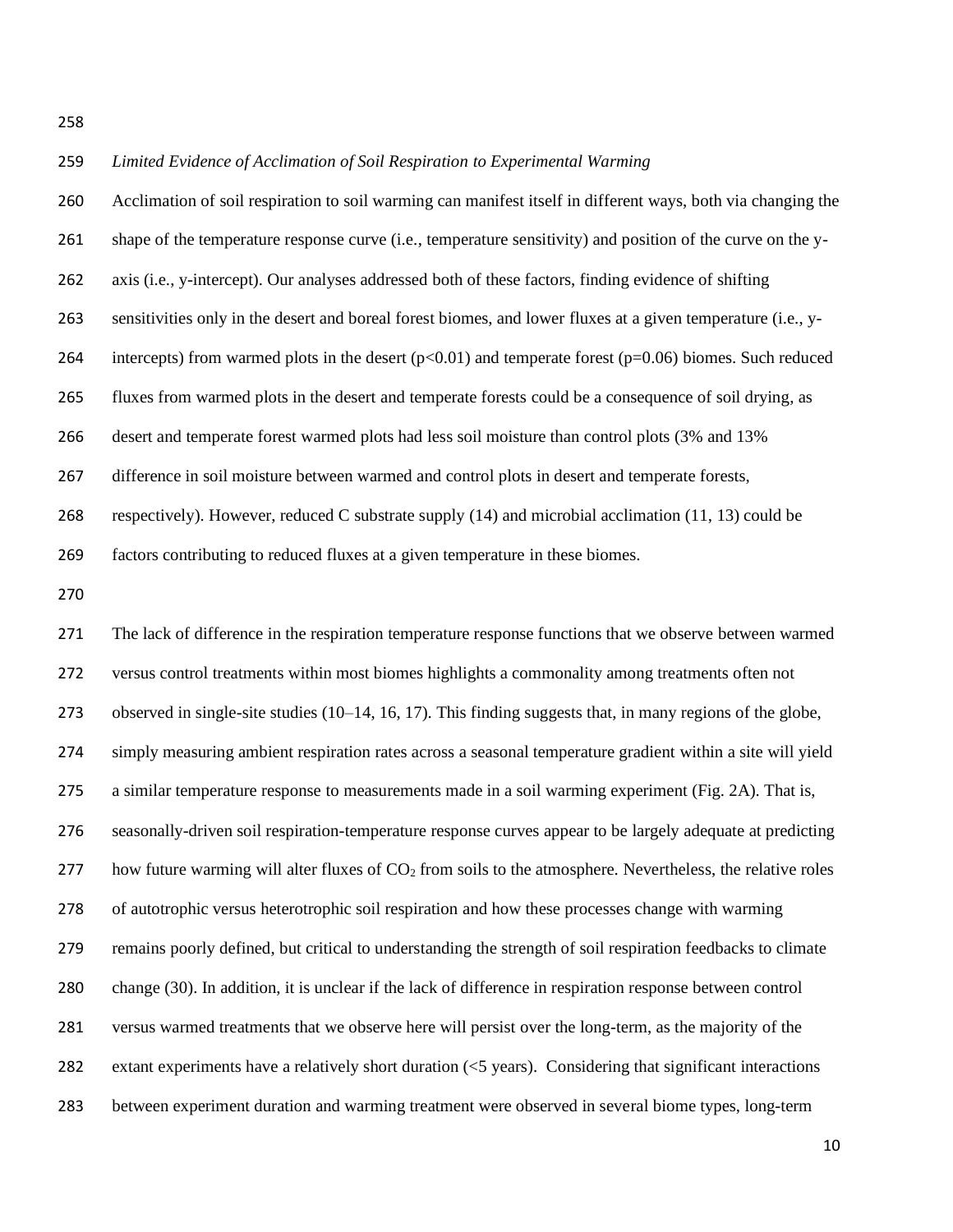studies are necessary to fully disentangle interactions between warming, soil respiration and other ecosystem components (e.g., C substrate quality and quantity, nutrient and water availability, shifts in microbial community) (31).

 Our conclusions are based on the largest and highest resolution global dataset of soil respiration response to experimental warming in existence, to our knowledge. The scale and magnitude of our dataset provide a unique opportunity to enhance our understanding of the sensitivity of global C stocks to warming. However, current understanding of how soil respiration will respond to warmer temperatures is restricted to the types of biomes where experimental warming studies occur, predominantly in North America and Europe. We stress the importance of expanding experimental warming studies to underrepresented regions, specifically the Arctic and the tropics. Northern latitudes are warming faster than other parts of the globe (32) and store extremely large amounts of C in soils (33). However, measurements of ecosystem respiration are far more common than those of soil respiration in the Arctic, making it challenging to tackle the roles of plant versus microbial responses to global change in these systems. Plant and microbial communities in tropical latitudes, where no experimental warming manipulations have been published, may be pushed past their physiological temperature optima with even slight warming. As we demonstrate here, major changes to the shape of the seasonal response curve at higher ambient temperatures are common, but not well defined. Thus, exploring the biome-specific responses of soil respiration as temperatures shift beyond the historical range of variability is critical to understanding soil C dynamics in a warmer world.

### **Methods**

 Data for this study were obtained from a combination of unpublished data and published literature values (SI Appendix). Our synthesis generated a dataset that includes 3817 observations, from control (n=1812), first (i.e., lowest or sole) level warming (n=1812), second (higher) level warming (n=179, four studies), and third-level warming (n=14, one study) (Table S1).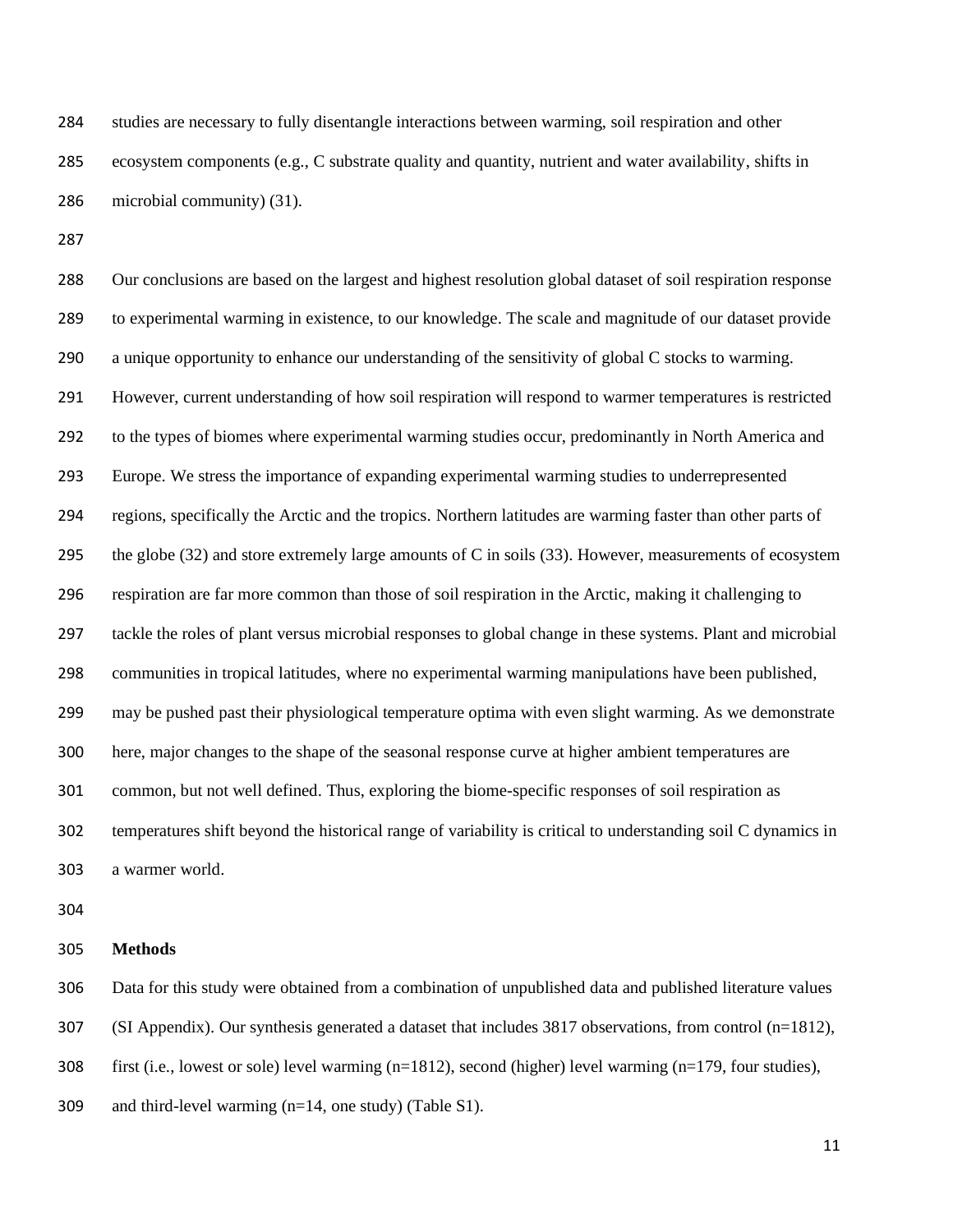### *Evaluating Temperature Response Functions*

 Our models investigated the role of warming treatment, moisture, season, and warming duration in controlling the temperature response function of soil respiration across biomes (SI Appendix). Individual biomes represented by >100 data points were analyzed individually, which excluded montane meadow and tundra ecosystems from being analyzed in isolation. Different multivariate models (Table S3) were used to investigate different questions (SI Appendix). To evaluate whether respiration responses from the warmed plots paralleled those from control plots, we used multiple linear regression to model respiration as a function of soil temperature, with temperature as a continuous variable and warming treatment as a 319 binary categorical variable (warming  $("W=1")$  or control  $("W"=0)$  treatment) (Table 1) (Model c and d, Table S3). The categorical term was accompanied by an interaction with soil temperature, which allowed us to analyze the influence of warming treatment on soil respiration while taking into account the influence of temperature. Our criteria for the warming treatment interaction model selection (Model c vs d in Table S3) were to 1) include only significant temperature terms, and 2) in models with significant temperature terms, use Akaike information criterion (AIC) for model selection. We examined differences in the temperature sensitivity between warmed and control plots using the first derivative of Eq. 1 (Table 326 1). This model is equivalent to R = $\exp(\gamma_0 + \gamma_1 T + \gamma_2 T^2)$ . However, for boreal forest and northern 327 shrubland data, we used a log-linear model (i.e.,  $R = exp(y_0 + y_1T)$ ), because the second order temperature term was not significant in models including the treatment interaction for these biomes (Fig. 1, Table S3). 329 These two models nearly approximate one another when T is  $\langle 25 \,^{\circ} \text{C}$ , as in the cases of the boreal and northern shrubland. Thus, the better fit of the monotonic log-linear model in the boreal forest and northern shrubland biomes verifies our model choice of the log-quadratic function, as the log-quadratic function shows a decreasing trend in soil respiration when temperature is higher than 25 °C. We calculated the temperature threshold of maximum respiration in each biome by setting the derivate of Eq. 1 equal to zero (Table 1). We also compared the AICs of Models c or d with models excluding warming treatment as a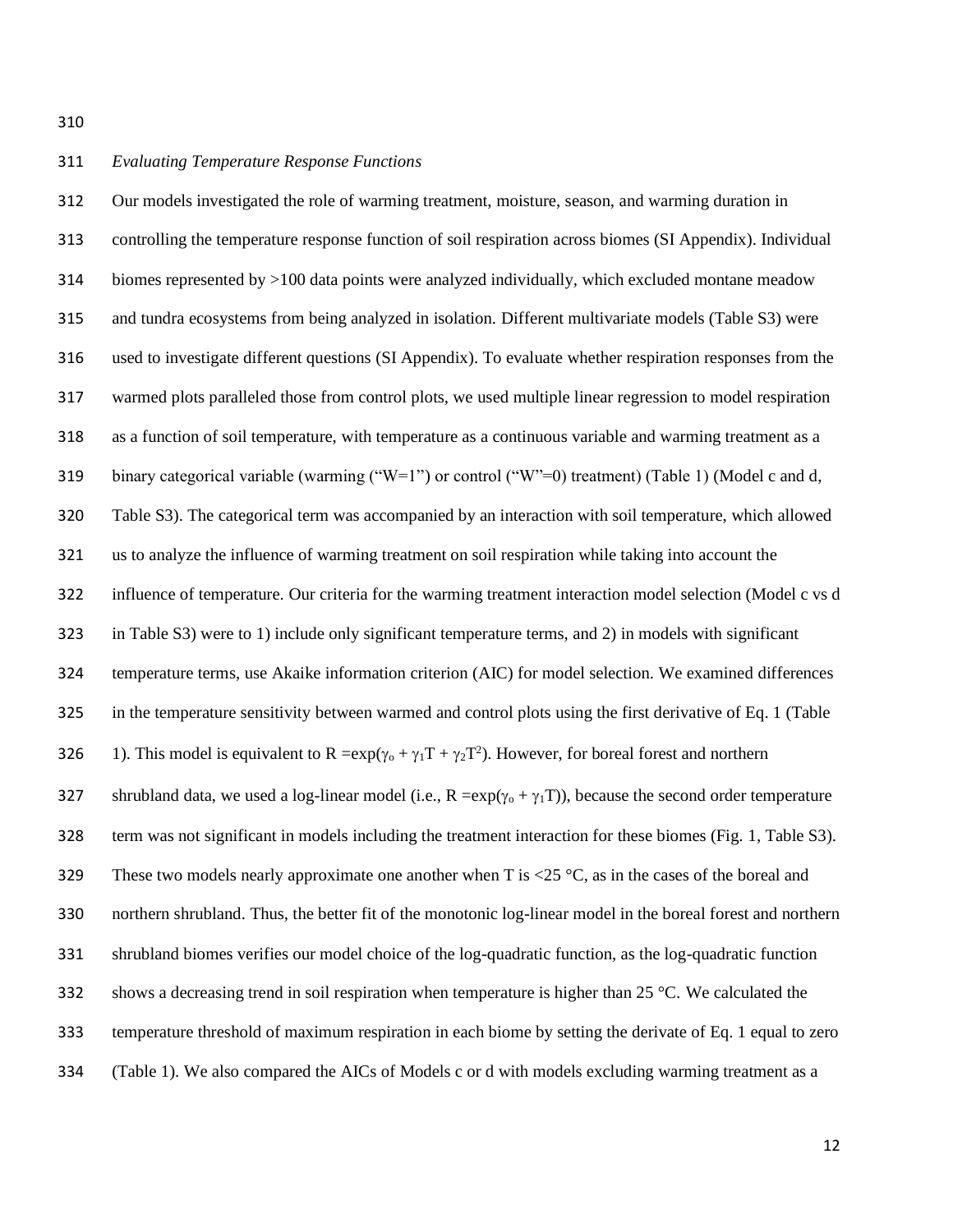predictor (Models a or b) to further investigate whether warming treatments had an effect on the respiration response (Table S3); lower AICs for models without the warming treatment term indicate that experimental warming does not alter the shape of the curve to a large degree. One southern shrubland site ("Hungary", Table S1) (34) contained limited data across its temperature gradient and therefore was not included in our analysis of temperature response functions, although the model results with and without inclusion of this site are included in Table S3 for comparison. To test for a difference in sensitivity between biomes, we ran a multiple linear regression with biome type as a predictor and as an interaction term with temperature (Model j in Table S3).

### *Data Transformation and Model Diagnostics*

 Respiration data were transformed using natural log (which transforms exponential functions into linear functions) in order to meet assumptions of regression models and to minimize the role of outliers in altering the response functions. In turn, model outputs must be transformed to represent the actual values 348 (i.e., y-intercepts in Table 1 should be anti-logged to represent the soil respiration flux at  $0^{\circ}$ C). All model residuals fit the assumption of normal distributions, except the models of all non-desert biomes together and the temperate agriculture biome in isolation, where residuals were left-tail skewed. Because the desert had significantly lower respiration rates compared to all other biomes (Fig. S4), models were never run with all data together, as combined residuals were distinctly bi-modal. For all models included in our analysis, co-linearity between soil moisture and soil temperature was evaluated by calculating variance inflation factors (VIF) (35), which were always <1.5, indicating extremely limited co-linearity. Power analysis (36) revealed power = 1 for all models, except multivariate regression of the southern shrubland warming interaction, where power=0.95.

### *Meta-Analysis*

 We used meta-analysis to quantify 1) how warming altered the magnitude of soil respiration and moisture across sites (SI Appendix, Fig. S2) and 2) whether first-order temperature sensitivities were different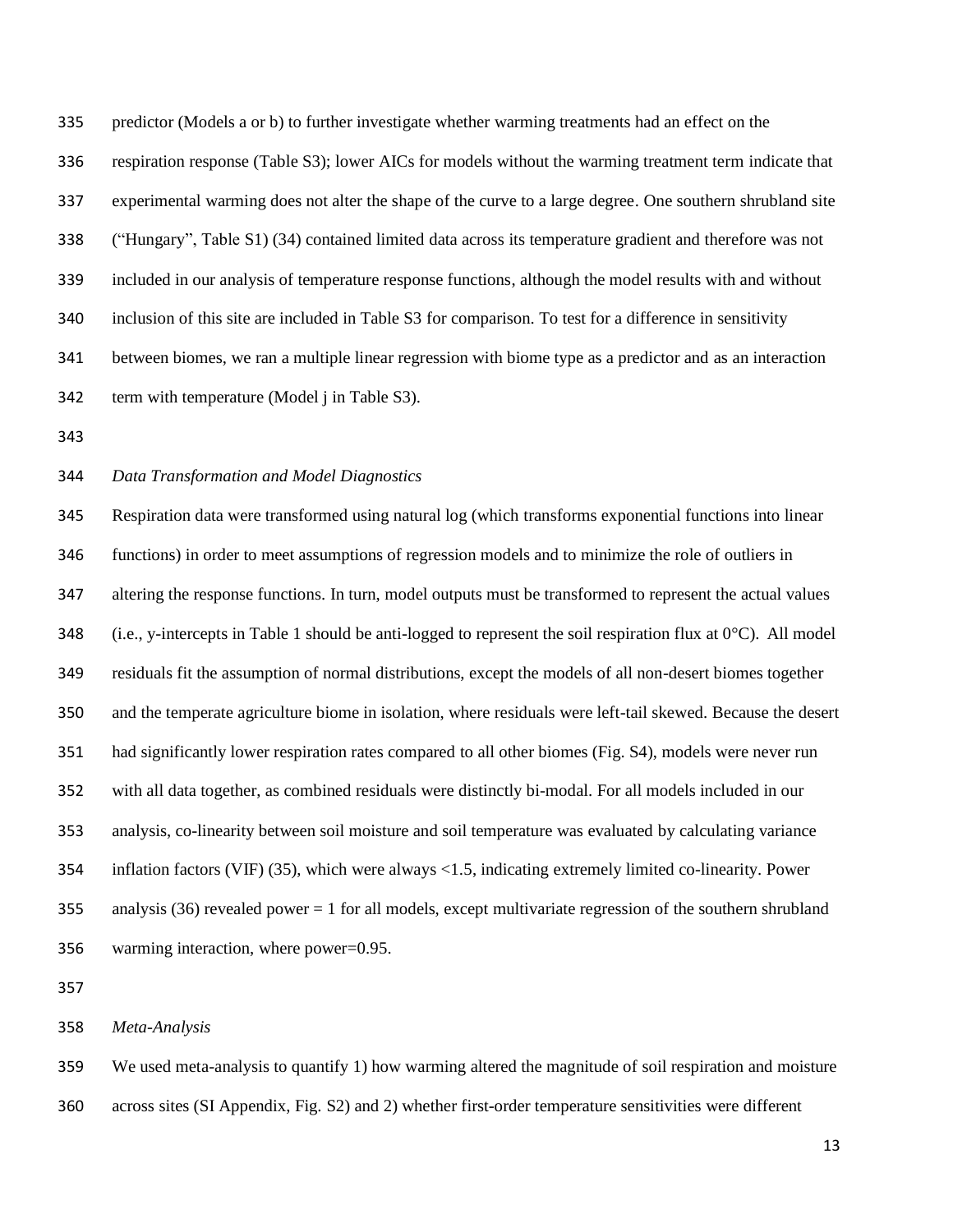between warmed and control plots at the site level (SI Appendix, Fig. S8). We used the log response ratio (RR) as our index of effect size (37) in determining how warming altered the magnitudes of temperature, respiration, and moisture, which was calculated as the natural log proportional change in the means of the 364 treatment  $(X_T)$  and the control  $(X_C)$  groups:

- 
- 366 (3) RR=ln(X<sub>T</sub>/X<sub>c</sub>)

 and a random effect model (38). We used the standardized mean difference (raw mean difference divided by pooled standard deviation) and random effect model to determine differences in temperature sensitivities between treatments across sites. All meta-analysis was done using the metafor package in R (39). Effect sizes with 95% confidence intervals overlapping zero indicate no significant effect of warming on the factor in question. Values greater than zero indicate that warming increased soil temperature, soil moisture, soil respiration, and/or temperature sensitivity, while values lower than zero indicate that warming decreased these values. In studies with multiple levels of warming treatment (4 studies, Table S1), data from the warmest treatment were used to compute effect sizes. Data from Site ID 17(40) were excluded from Fig. S2 due to extremely high effect size (RR=0.95) and small difference in 377 temperature between treatments ( $\Delta T = 0.5$ ). All tests of significance level used alpha ( $\alpha$ ) of 0.05. All analysis and statistics were done in R (version 3.2.0) (41).

 **Acknowledgements:** This work was primarily funded by the USGS John Wesley Powell Center for Analysis and Synthesis to JT, PT, and KK (Award #G13AC00193). We thank Jill Baron and other Powell Center staff for their support and encouragement for this research. Additional support for JC was provided by the USGS LandCarbon Program. JP and ME would like to acknowledge the financial support from the European Research Council Synergy grant ERC-SyG-2013-610028 IMBALANCE-P, the Spanish Government grant CGL2013-48074-P and the Catalan Government grant SGR 2014-274. BE,SR, GDD,

KL, IS, AT would like to acknowledge the INCREASE infrastructural project funded by the EC FP7-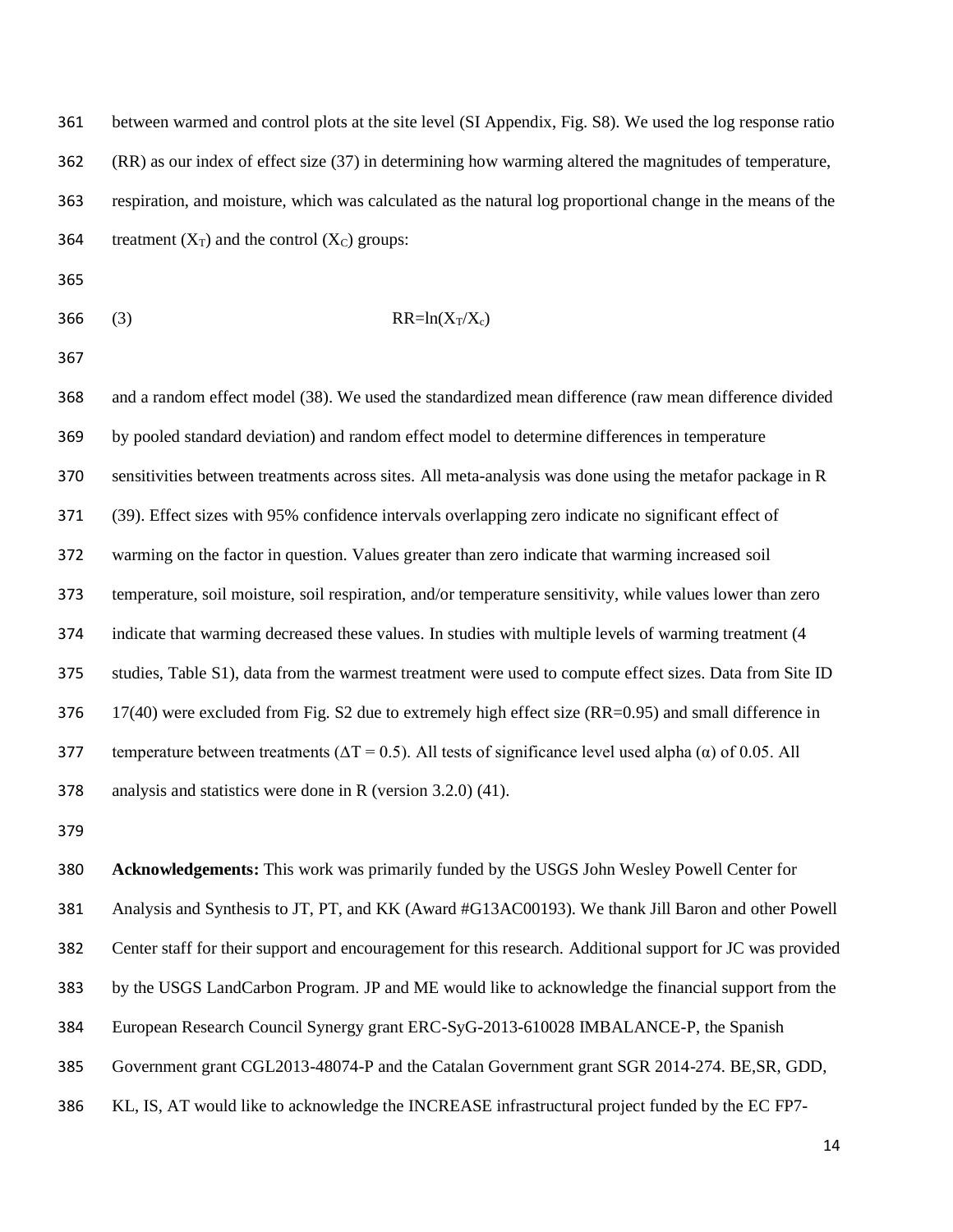| 387                      | Infrastructure-2008–1 grant agreement 227628. SDB, BRJ, LP-F, and LLR were supported by the Office     |                                                                                                                                                                                                           |  |
|--------------------------|--------------------------------------------------------------------------------------------------------|-----------------------------------------------------------------------------------------------------------------------------------------------------------------------------------------------------------|--|
| 388                      | of Science (BER), U.S. Department of Energy, Grant No.DE-FG02-09ER604719. TWC was supported            |                                                                                                                                                                                                           |  |
| 389                      | by a grant from Marie Skłodowska Curie and the British Ecological Society. Authors declare no          |                                                                                                                                                                                                           |  |
| 390                      | competing financial interests.                                                                         |                                                                                                                                                                                                           |  |
| 391                      |                                                                                                        |                                                                                                                                                                                                           |  |
| 392                      |                                                                                                        | <b>Author Contributions:</b> JC compiled the dataset and performed analyses, assisted by JT. JC wrote the                                                                                                 |  |
| 393                      | manuscript, assisted by TWC. JT, PT, and KK initiated the idea and wrote the proposal that funded this |                                                                                                                                                                                                           |  |
| 394                      | work. PT, AB, JD, BE, SF, SR, MM, JEM, PR, SB, and BJ contributed data and assisted with data          |                                                                                                                                                                                                           |  |
| 395                      | interpretation. SA, SC, GDD, BE, JH, KL, YL, JM, JP, LP-M, CP, AR, LR, IS, GS, AS, WE, VS, and AT      |                                                                                                                                                                                                           |  |
| 396                      | contributed data. JT, PT, KK, MH, LJ, AMP, SB, XW, ER and TWC assisted with data interpretation. All   |                                                                                                                                                                                                           |  |
| 397                      | authors commented on the manuscript.                                                                   |                                                                                                                                                                                                           |  |
| 398                      |                                                                                                        |                                                                                                                                                                                                           |  |
| 399<br>400               | <b>References</b>                                                                                      |                                                                                                                                                                                                           |  |
| 401<br>402<br>403        | 1.                                                                                                     | Schlesinger WH, Bernhardt E (2013) Biogeochemistry, An Analysis of Global Change. (Elsevier).<br>3rd Ed.                                                                                                  |  |
| 404<br>405<br>406        | 2.                                                                                                     | Hashimoto S, et al. (2015) Global spatiotemporal distribution of soil respiration modeled using a<br>global database. Biogeosciences 12(13):4121-4132.                                                    |  |
| 407<br>408<br>409        | 3.                                                                                                     | Bond-Lamberty B, Thomson A (2010) Temperature-associated increases in the global soil<br>respiration record. Nature 464(7288):579-582.                                                                    |  |
| 410<br>411<br>412        | 4.                                                                                                     | Davidson EA, Janssens IA (2006) Temperature sensitivity of soil carbon decomposition and<br>feedbacks to climate change. Nature 440(7081):165-73.                                                         |  |
| 413<br>414<br>415        | 5.                                                                                                     | Friedlingstein P, et al. (2006) Climate–Carbon Cycle Feedback Analysis: Results from the C 4<br>MIP Model Intercomparison. J Clim 19(14):3337-3353.                                                       |  |
| 416<br>417<br>418<br>419 | 6.                                                                                                     | Rustad L, et al. (2001) A meta-analysis of the response of soil respiration, net nitrogen<br>mineralization, and aboveground plant growth to experimental ecosystem warming. Oecologia<br>126(4):543-562. |  |
| 420<br>421               | 7.                                                                                                     | Lu M, et al. (2013) Responses of ecosystem carbon cycle to experimental warming: a meta-<br>analysis. Ecology 94(3):726-738.                                                                              |  |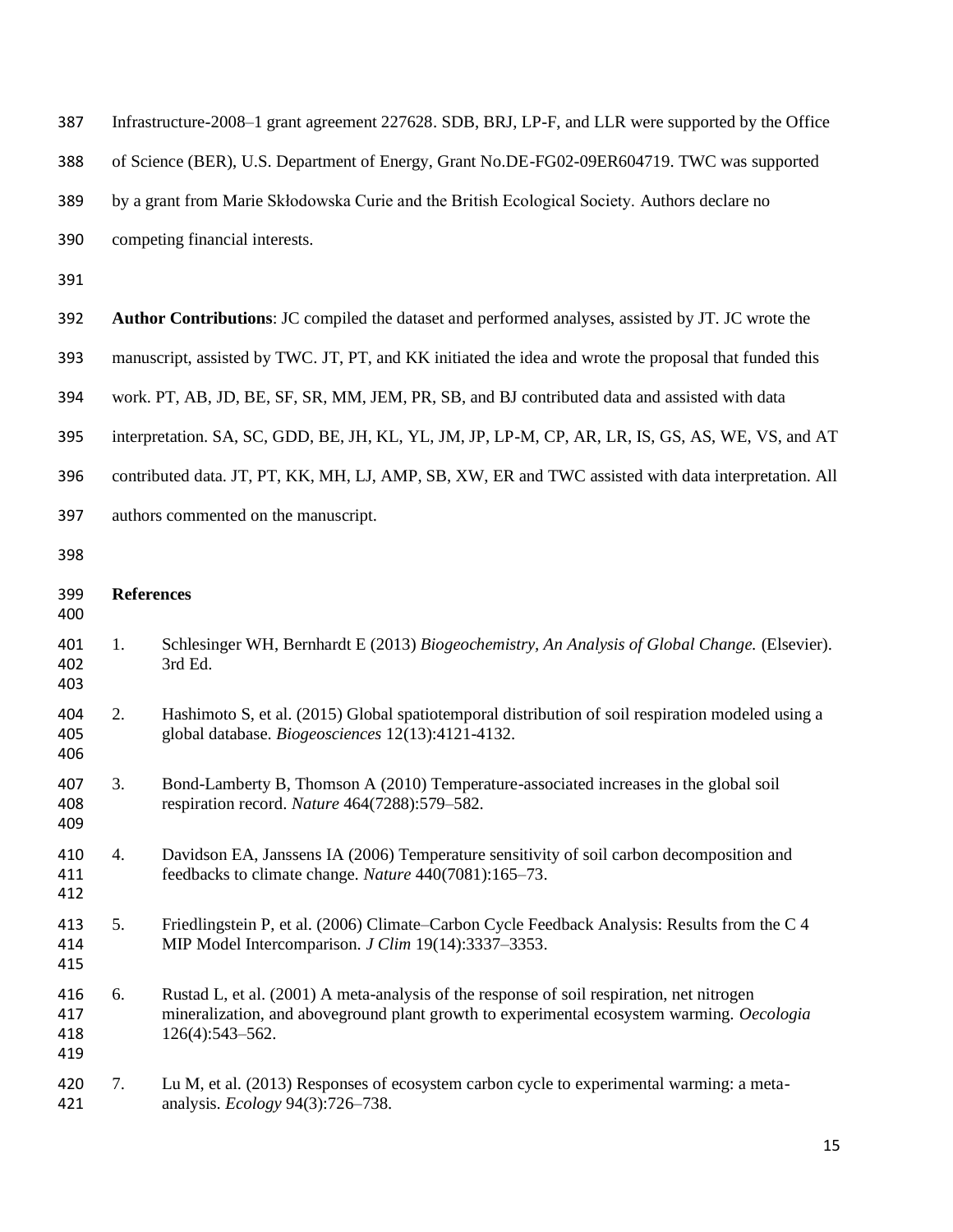| 422                      |     |                                                                                                                                                                                                                                                    |
|--------------------------|-----|----------------------------------------------------------------------------------------------------------------------------------------------------------------------------------------------------------------------------------------------------|
| 423<br>424<br>425<br>426 | 8.  | Wu Z, Dijkstra P, Koch GW, Peñuelas J, Hungate BA (2011) Responses of terrestrial ecosystems<br>to temperature and precipitation change: a meta-analysis of experimental manipulation. Glob<br>Chang Biol 17(2):927-942.                           |
| 427<br>428<br>429<br>430 | 9.  | Suseela V, Conant RT, Wallenstein MD, Dukes JS (2012) Effects of soil moisture on the<br>temperature sensitivity of heterotrophic respiration vary seasonally in an old-field climate change<br>experiment. Glob Chang Biol 18(1):336-348.         |
| 431<br>432<br>433<br>434 | 10. | Reynolds LL, Johnson BR, Pfeifer-Meister L, Bridgham SD (2015) Soil respiration response to<br>climate change in Pacific Northwest prairies is mediated by a regional Mediterranean climate<br>gradient. Glob Chang Biol 21(1):487-500.            |
| 435<br>436<br>437        | 11. | Luo Y, Wan S, Hui D, Wallace LL (2001) Acclimatization of soil respiration to warming in a tall<br>grass prairie. Nature 413(6856):622-625.                                                                                                        |
| 438<br>439<br>440        | 12. | Bradford MA, et al. (2008) Thermal adaptation of soil microbial respiration to elevated<br>temperature. Ecol Lett 11(12):1316-27.                                                                                                                  |
| 441<br>442<br>443        | 13. | Crowther TW, Bradford MA (2013) Thermal acclimation in widespread heterotrophic soil<br>microbes. Ecol Lett 16(4):469-477.                                                                                                                         |
| 444<br>445<br>446        | 14. | Melillo JM, et al. (2002) Soil warming and carbon-cycle feedbacks to the climate system. Science<br>$(80-)$ 298(5601):2173-2176.                                                                                                                   |
| 447<br>448<br>449        | 15. | Kirschbaum MUF (2004) Soil respiration under prolonged soil warming: are rate reductions<br>caused by acclimation or substrate loss? Glob Chang Biol 10(11):1870-1877.                                                                             |
| 450<br>451<br>452        | 16. | Knorr W, Prentice IC, House JI, Holland EA (2005) Long-term sensitivity of soil carbon turnover<br>to warming. Nature 433(7023):298-301.                                                                                                           |
| 453<br>454<br>455<br>456 | 17. | Hartley IP, Heinmeyer A, Ineson P (2007) Effects of three years of soil warming and shading on<br>the rate of soil respiration: substrate availability and not thermal acclimation mediates observed<br>response. Glob Chang Biol 13(8):1761-1770. |
| 457<br>458<br>459        | 18. | Vicca S, et al. (2009) No signs of thermal acclimation of heterotrophic respiration from peat soils<br>exposed to different water levels. Soil Biol Biochem 41(9): 2014-2016.                                                                      |
| 460<br>461<br>462        | 19. | Jing X, et al. (2014) No temperature acclimation of soil extracellular enzymes to experimental<br>warming in an alpine grassland ecosystem on the Tibetan Plateau. Biogeochemistry 117(1):39-54.                                                   |
| 463<br>464<br>465        | 20. | Hartley IP, Hopkins DW, Garnett MH, Sommerkorn M, Wookey PA (2008) Soil microbial<br>respiration in arctic soil does not acclimate to temperature. <i>Ecol Lett</i> 11(10):1092–1100.                                                              |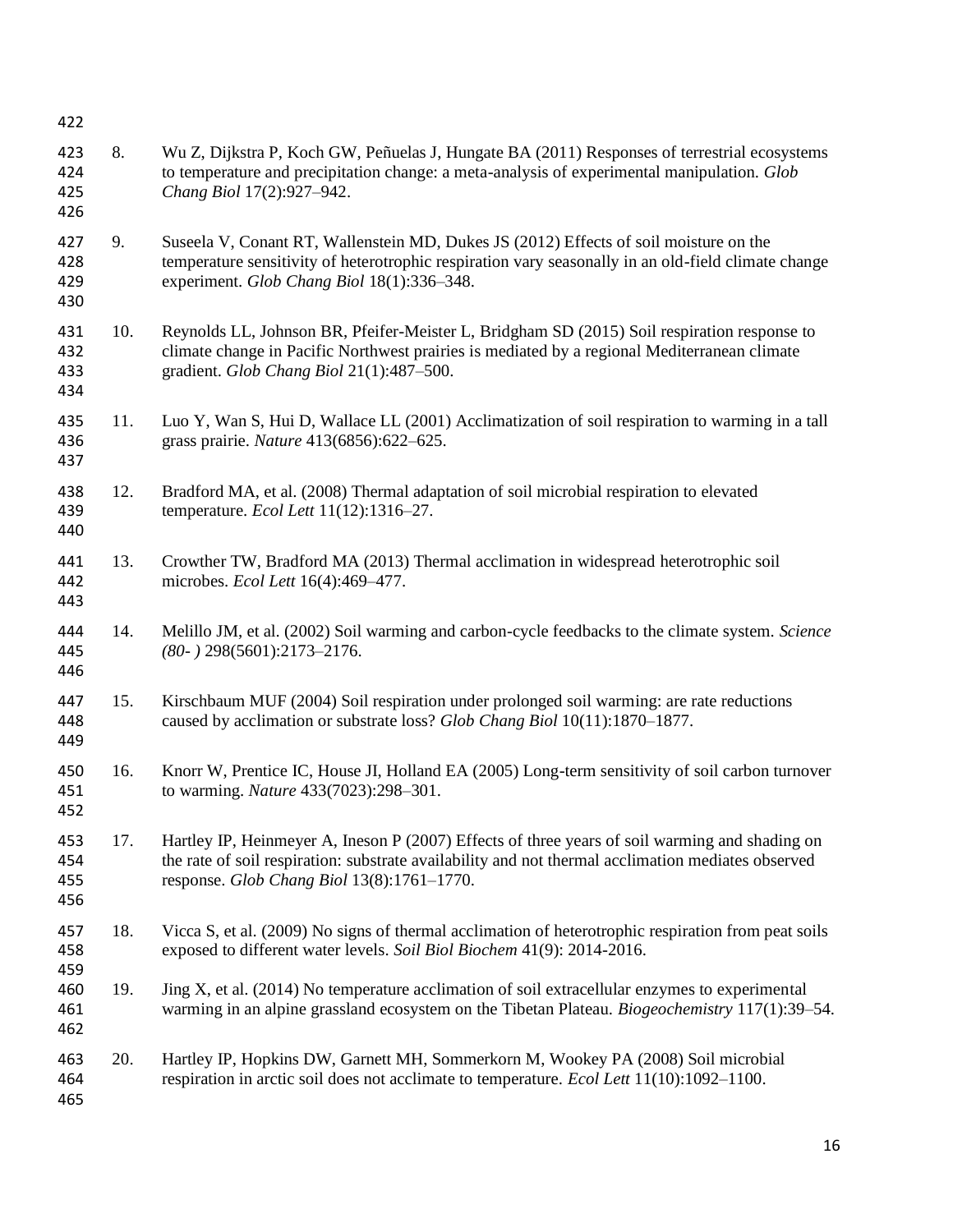| 466<br>467<br>468        | 21. | Lloyd J, Taylor JA (1994) On the Temperature Dependence of Soil Respiration. <i>Funct Ecol</i> :315–<br>323.                                                                                                                                      |
|--------------------------|-----|---------------------------------------------------------------------------------------------------------------------------------------------------------------------------------------------------------------------------------------------------|
| 469<br>470<br>471        | 22. | Tjoelker MG, Oleksyn J, Reich PB (2001) Modelling respiration of vegetation: evidence for a<br>general temperature-dependent Q10. Glob Chang Biol 7(2):223-230.                                                                                   |
| 472<br>473<br>474<br>475 | 23. | Exbrayat J-F, Pitman AJ, Zhang Q, Abramowitz G, Wang Y-P (2013) Examining soil carbon<br>uncertainty in a global model: response of microbial decomposition to temperature, moisture and<br>nutrient limitation. Biogeosciences 10(11):7095-7108. |
| 476<br>477<br>478        | 24. | Crowther TW, et al. (2015) Biotic interactions mediate soil microbial feedbacks to climate change.<br>Proc Natl Acad Sci 112(22):7033-7038.                                                                                                       |
| 479<br>480<br>481        | 25. | Xu W, et al. (2013) A meta-analysis of the response of soil moisture to experimental warming.<br>Environ Res Lett 8(4):044027.                                                                                                                    |
| 482<br>483<br>484<br>485 | 26. | Sierra CA, Trumbore SE, Davidson EA, Vicca S, Janssens I (2015) Sensitivity of decomposition<br>rates of soil organic matter with respect to simultaneous changes in temperature and moisture. J<br>Adv Model Earth Syst 7(1):335-356.            |
| 486<br>487<br>488        | 27. | Atkin OK, Edwards EJ, Loveys BR (2000) Response of root respiration to changes in temperature<br>and its relevance to global warming. New Phytol 147(1):141-154.                                                                                  |
| 489<br>490<br>491        | 28. | Balser TC, Wixon DL (2009) Investigating biological control over soil carbon temperature<br>sensitivity. Glob Chang Biol 15(12):2935-2949.                                                                                                        |
| 492<br>493<br>494        | 29. | Austin AT, Vivanco L (2006) Plant litter decomposition in a semi-arid ecosystem controlled by<br>photodegradation. Nature 442(7102):555-558.                                                                                                      |
| 495<br>496<br>497<br>498 | 30. | Tang J, Misson L, Gershenson A, Cheng W, Goldstein AH (2005) Continuous measurements of<br>soil respiration with and without roots in a ponderosa pine plantation in the Sierra Nevada<br>Mountains. Agric For Meteorol 132(3):212-227.           |
| 499<br>500<br>501        | 31. | Melillo JM, et al. (2011) Soil warming, carbon-nitrogen interactions, and forest carbon budgets.<br>Proc Natl Acad Sci U S A 108(23):9508-12.                                                                                                     |
| 502<br>503<br>504        | 32. | Serreze MC, Barry RG (2011) Processes and impacts of Arctic amplification: A research<br>synthesis. Glob Planet Change 77(1-2):85-96.                                                                                                             |
| 505<br>506<br>507        | 33. | Tarnocai C, et al. (2009) Soil organic carbon pools in the northern circumpolar permafrost region.<br>Global Biogeochem Cycles 23(2). doi:10.1029/2008GB003327.                                                                                   |
| 508<br>509               | 34. | Lellei-Kovács E, et al. (2008) Experimental warming does not enhance soil respiration in a<br>semiarid temperate forest-steppe ecosystem. Community Ecol 9(1):29-37.                                                                              |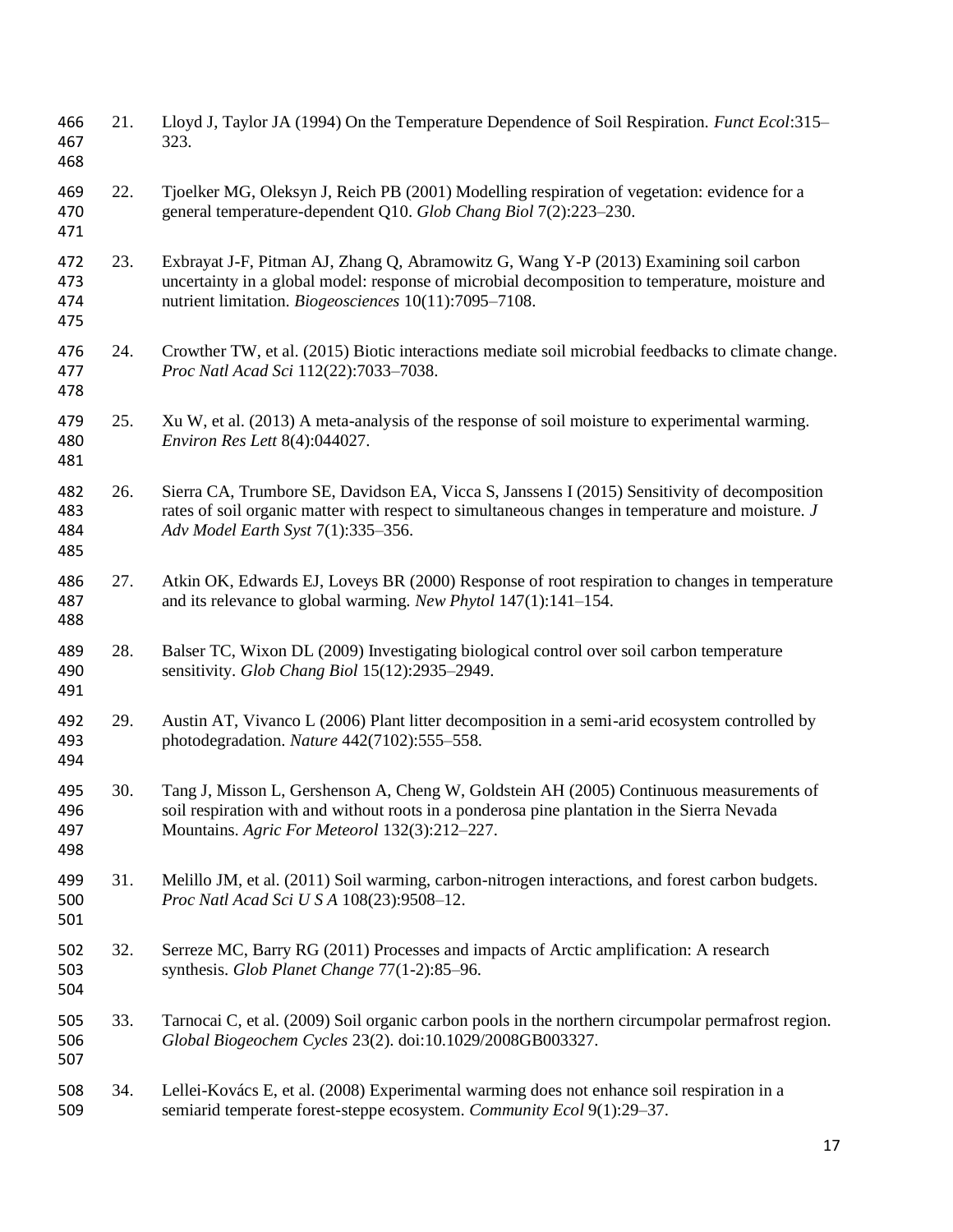| 510                      |                                                                                                                                            |                                                                                                                                                                                                                        |  |
|--------------------------|--------------------------------------------------------------------------------------------------------------------------------------------|------------------------------------------------------------------------------------------------------------------------------------------------------------------------------------------------------------------------|--|
| 511<br>512               | 35.                                                                                                                                        | Fox J, Monette G (1992) Generalized collinearity diagnostics. JASA 87:178-183.                                                                                                                                         |  |
| 513<br>514<br>515        | 36.                                                                                                                                        | Cohen J (1988) Statistical power analysis for the behavioral sciences (2nd ed.) (Lawrence<br>Erlbaum, Hillsdale, NJ).                                                                                                  |  |
| 516<br>517<br>518        | 37.                                                                                                                                        | Hedges L V., Gurevitch J, Curtis PS (1999) The meta-analysis of response ratios in experimental<br>ecology. <i>Ecology</i> 80(4):1150-1156.                                                                            |  |
| 519<br>520<br>521        | 38.                                                                                                                                        | Curtis PS, Wang X (1998) A meta-analysis of elevated CO 2 effects on woody plant mass, form,<br>and physiology. Oecologia 113(3):299-313.                                                                              |  |
| 522<br>523<br>524        | 39.                                                                                                                                        | Viechtbauer W (2010) Conducting Meta-Analyses in R with the metafor Package. J Stat Softw<br>$36(3):1-48.$                                                                                                             |  |
| 525<br>526<br>527<br>528 | 40.                                                                                                                                        | Flanagan LB, Sharp EJ, Letts MG (2013) Response of plant biomass and soil respiration to<br>experimental warming and precipitation manipulation in a Northern Great Plains grassland. Agric<br>For Meteorol 173:40-52. |  |
| 529<br>530<br>531<br>532 | 41.                                                                                                                                        | R Core Team (2015) R: A language and environment for statistical computing. Available at:<br>www.r-project.org.                                                                                                        |  |
| 533                      | <b>Figure Legends</b>                                                                                                                      |                                                                                                                                                                                                                        |  |
| 534                      | Fig. 1. Ln respiration ( $\mu$ mol C m <sup>-2</sup> s <sup>-1</sup> ) as a function of soil temperature (°C) across biome types. Data are |                                                                                                                                                                                                                        |  |

instantaneous measurements from control (blue circles) and warmed (red circles) treatments, with best fit

- regression lines fitted through control and warmed values (for coefficients, see Table 1). Temperature
- sensitivity in control versus warmed plots was not significantly different, except in desert and boreal
- forest biomes (Table 1). Note, Y-axis scales are all equal, except for desert, which had lower respiration
- rates compared to all other biomes (Fig. S4). For partial regression plots of respiration on temperature and
- moisture, see Fig. S7.

- Fig. 2. Conceptual diagram of instantaneous delta respiration (∆R) and temperature (∆T) response
- between warmed (red symbols) and control (blue symbols) treatments on a given day of measurements at
- 544 the lower end of the temperature range ( $\langle 25 \text{ °C} \rangle$ ). Circles represent sampling date in spring, while stars